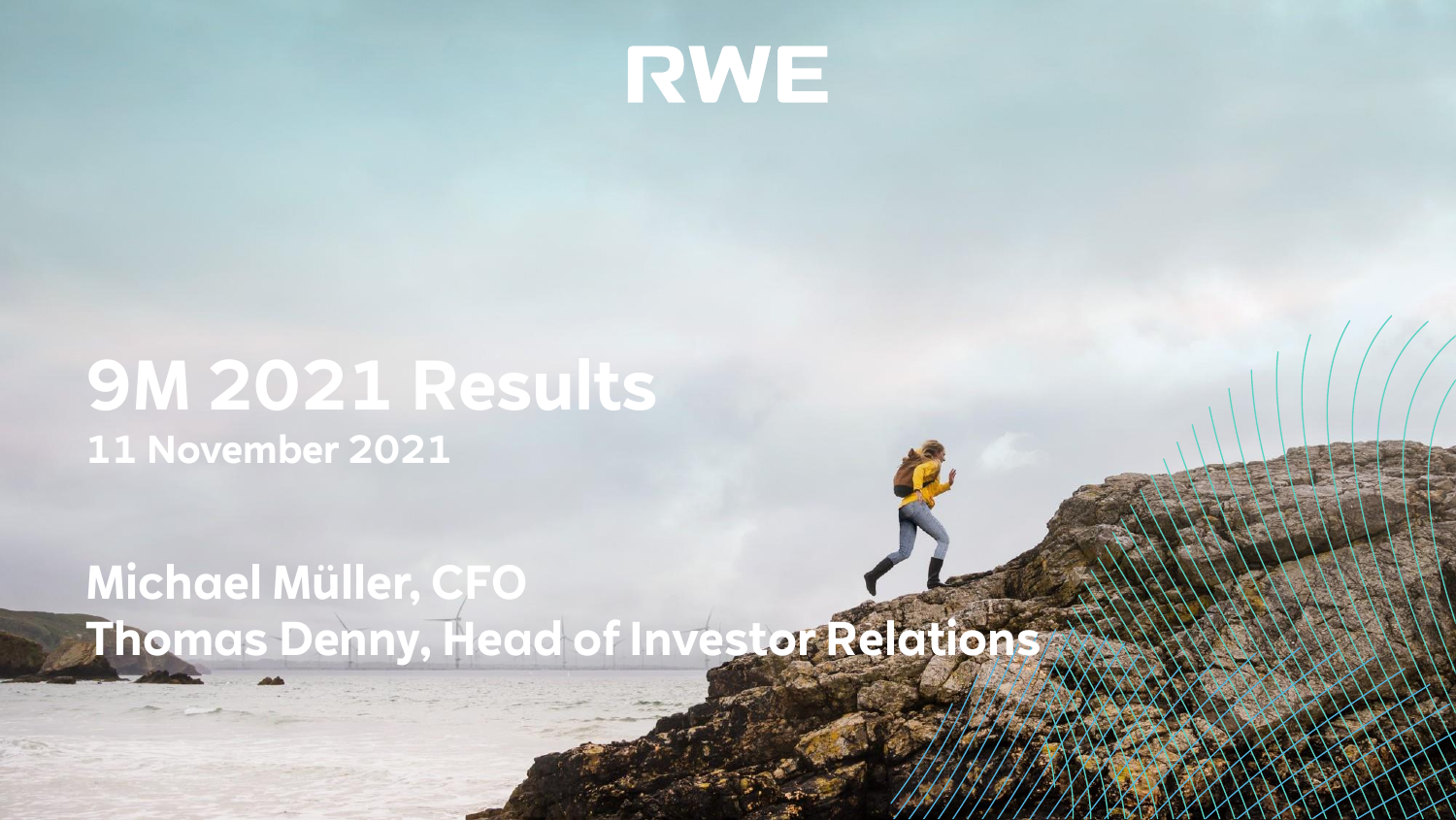### **Disclaimer**

This document contains forward-looking statements. These statements are based on the current views, expectations, assumptions and information of the management, and are based on information currently available to the management. Forward-looking statements shall not be construed as a promise for the materialisation of future results and developments and involve known and unknown risks and uncertainties. Actual results, performance or events may differ materially from those described in such statements due to, among other things, changes in the general economic and competitive environment, risks associated with capital markets, currency exchange rate fluctuations, changes in international and national laws and regulations, in particular with respect to tax laws and regulations, affecting the Company, and other factors. Neither the Company nor any of its affiliates assumes any obligations to update any forward-looking statements.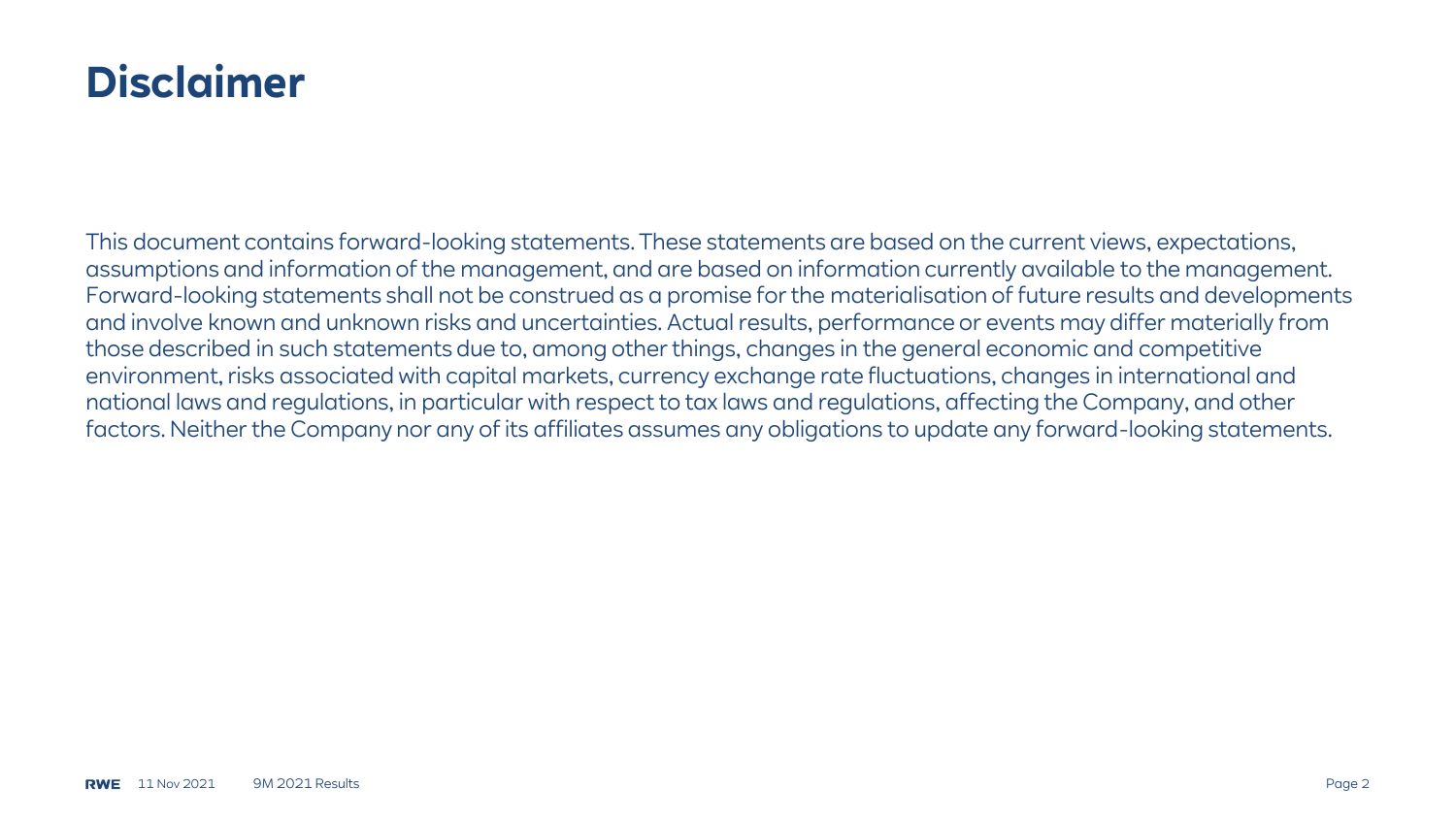### **Good performance and strong progress towards 13GW Wind/Solar target in 2022**

- **Good 9M results** with **core adj. EBITDA of €1.7bn**. **Adj. EBITDA of RWE Group** at **€2.4bn**
- **FY2021 outlook reiterated** after guidance raised in July due to an outstanding trading performance
- **Net debt at €2.9bn** at the end of September driven by reduced pension provisions, good adj. operating cash flow and timing effects
- **Capex eligible under current EU taxonomy** is **~90% for 9M 2021**
- **Strong progress in construction: All projects lined up to reach Wind/Solar target** of more than 13GW by 2022. **All turbines at Triton Knoll installed**
- **Successful extension of Wind/Solar pipeline: 0.4 GW pro rata secured in German offshore wind auction** in September. JV agreed with PPC for **expanding our market reach to Greece**
- **Gaining traction in Hydrogen: MoU signed with Shell** to partner in hydrogen projects across Germany, the Netherlands and the UK

Page B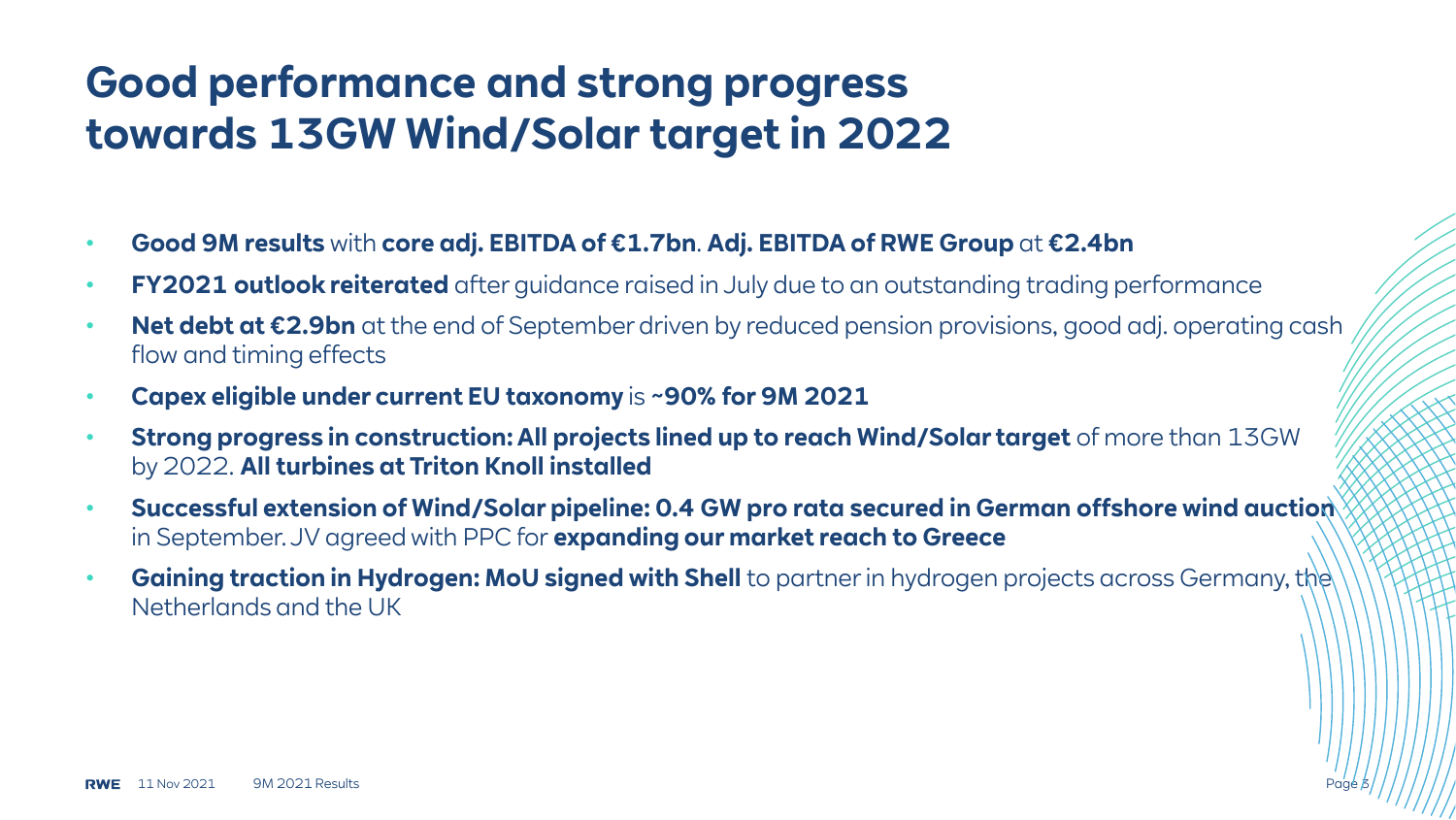### **Very good 9M performance apart from shortfall in Wind/Solar business**

#### **Core adj. EBITDA 9M 2021 vs. 9M 2020,** € million



- **Offshore Wind** earnings down because of below normal wind conditions this year and a very strong previous year
- **Onshore Wind/Solar** earnings decreased significantly on the back of the negative one-off from the unprecedented Texas cold snap in Feb 2021
- Higher earnings at **Hydro/Biomass/Gas** due to strong day-to-day optimisation of our power plant dispatch and a higher income from the British capacity market
- Exceptionally high earnings at **Supply & Trading**  significantly above very strong previous year

**Adj. EBITDA for RWE Group**, incl. Coal/Nuclear amounts to **€2,397 million (+6%) at 9M 2021**

Note: restated adj. EBITDA for 2020 according to change in the accounting for tax benefits as of 1 Jan 2021.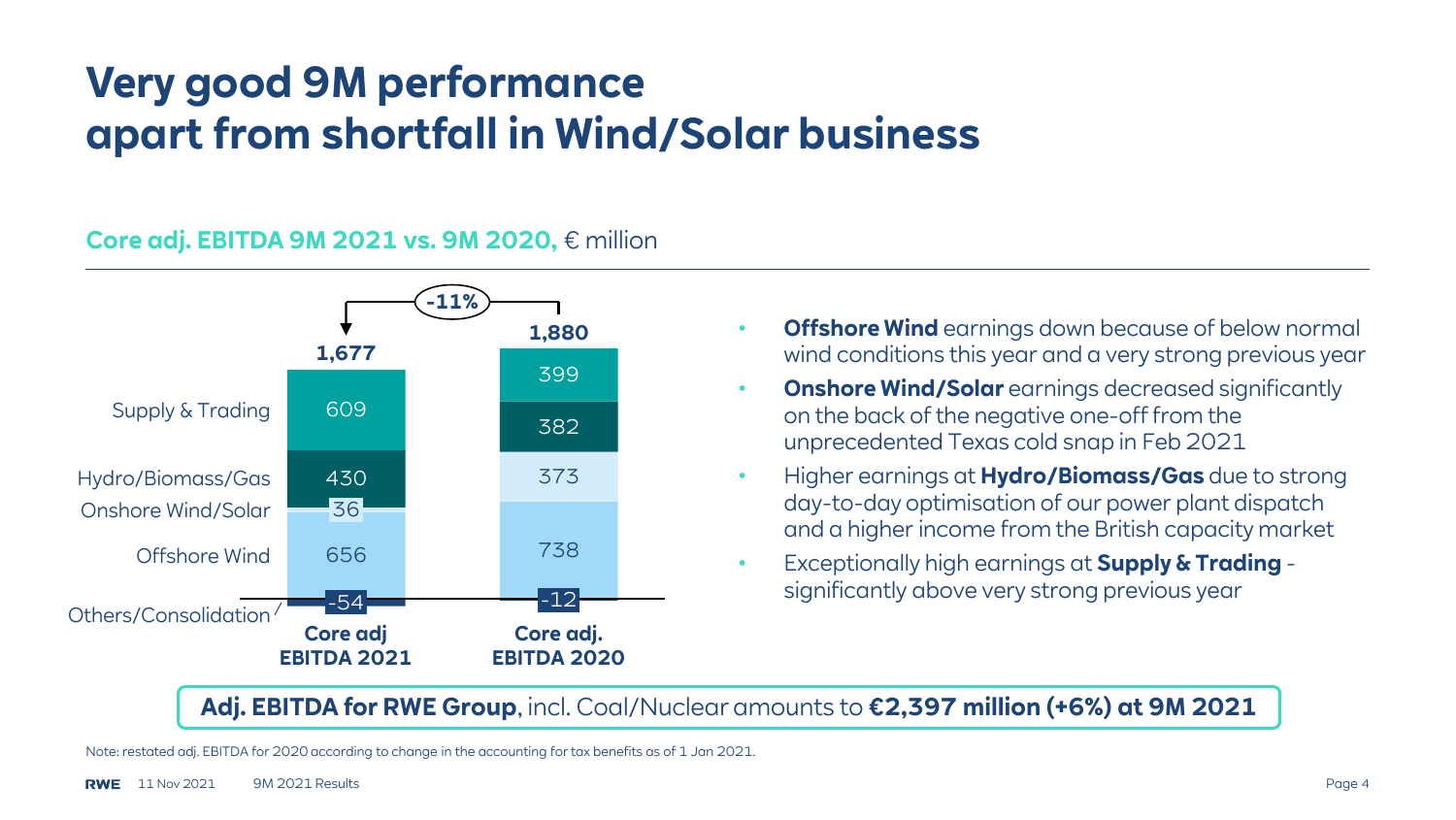### **Wind/Solar buildout well on track to reach 13GW target**

#### **Capacity development Wind/Solar,** as of 30 Sep 2021



- Commissioning of 800 megawatts in Wind/Solar in the first three quarters and further 800 megawatts expected by year end
- In Q3, FIDs for 500MW of capacity additions in 2022 and beyond taken, mainly onshore and solar projects in the US and Europe

Note: All information pro rata. As of 30 Sep 2021. | Rounding differences may occur.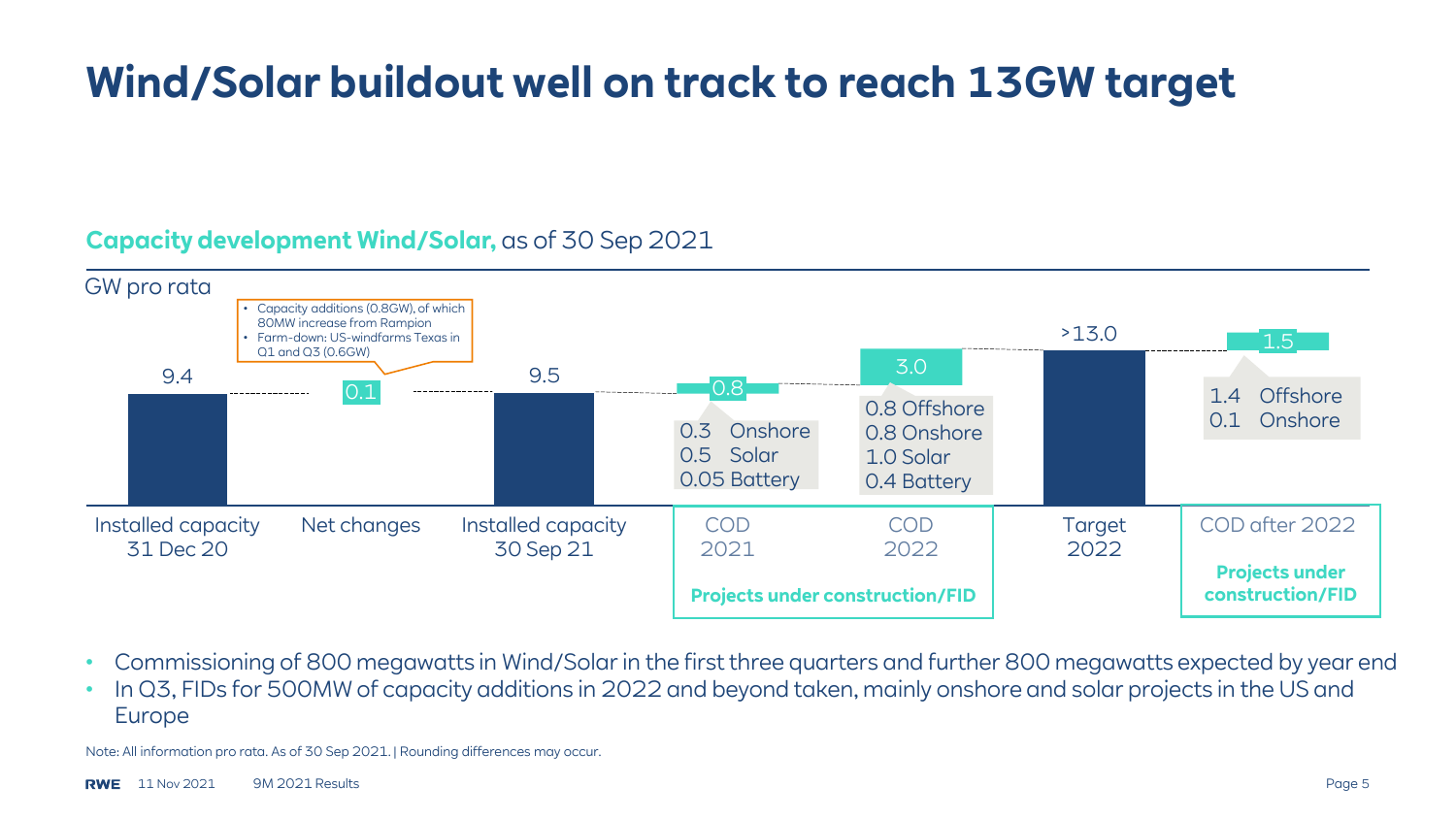### **Offshore Wind: Lower earnings due to unfavourable wind speeds partly compensated by Rampion full consolidation**

#### **Key financials 9M - Offshore Wind**

| $\epsilon$ million                  | <b>9M2021</b> | <b>9M2020</b> | change |
|-------------------------------------|---------------|---------------|--------|
| <b>Adj. EBITDA</b>                  | 656           | 738           | $-82$  |
| t/o non-recurring items             |               |               |        |
| Depreciation                        | -331          | $-277$        | $-54$  |
| Adj. EBIT                           | 325           | 461           | $-136$ |
| t/o non-recurring items             |               |               |        |
| Gross cash investments <sup>1</sup> | $-1.460$      | $-521$        | -939   |
| Gross cash divestments <sup>1</sup> | $+28$         | +82           | -54    |

#### **Adj. EBITDA 9M 2021 vs. 9M 2020**

- Below normal wind speeds in 9M 2021
- Very high wind speeds in Q1 2020
- Higher earnings contribution from Rampion due to consolidation effect
- **Pre-commissioning income from Triton Knoll**

### **Adj. EBITDA Outlook 2021 vs. FY 2020**

Outlook 2021 **€1,050 – 1,250m**

- **O** Income from Triton Knoll commissioning phase
- **Consolidation effect from 20% increase of Rampion** shareholding to 50.1%, closing as of 1 Apr 2021
- $\bigcirc$  Normalised weather conditions for the rest of the year assumed
- $\Box$  Increased development expenses for mid- to long-term growth

<sup>1</sup> Gross cash (di-)investments: Sum of (di-)investments in (in-)tangible and financial assets, loans to non-consolidated affiliates and capital measures.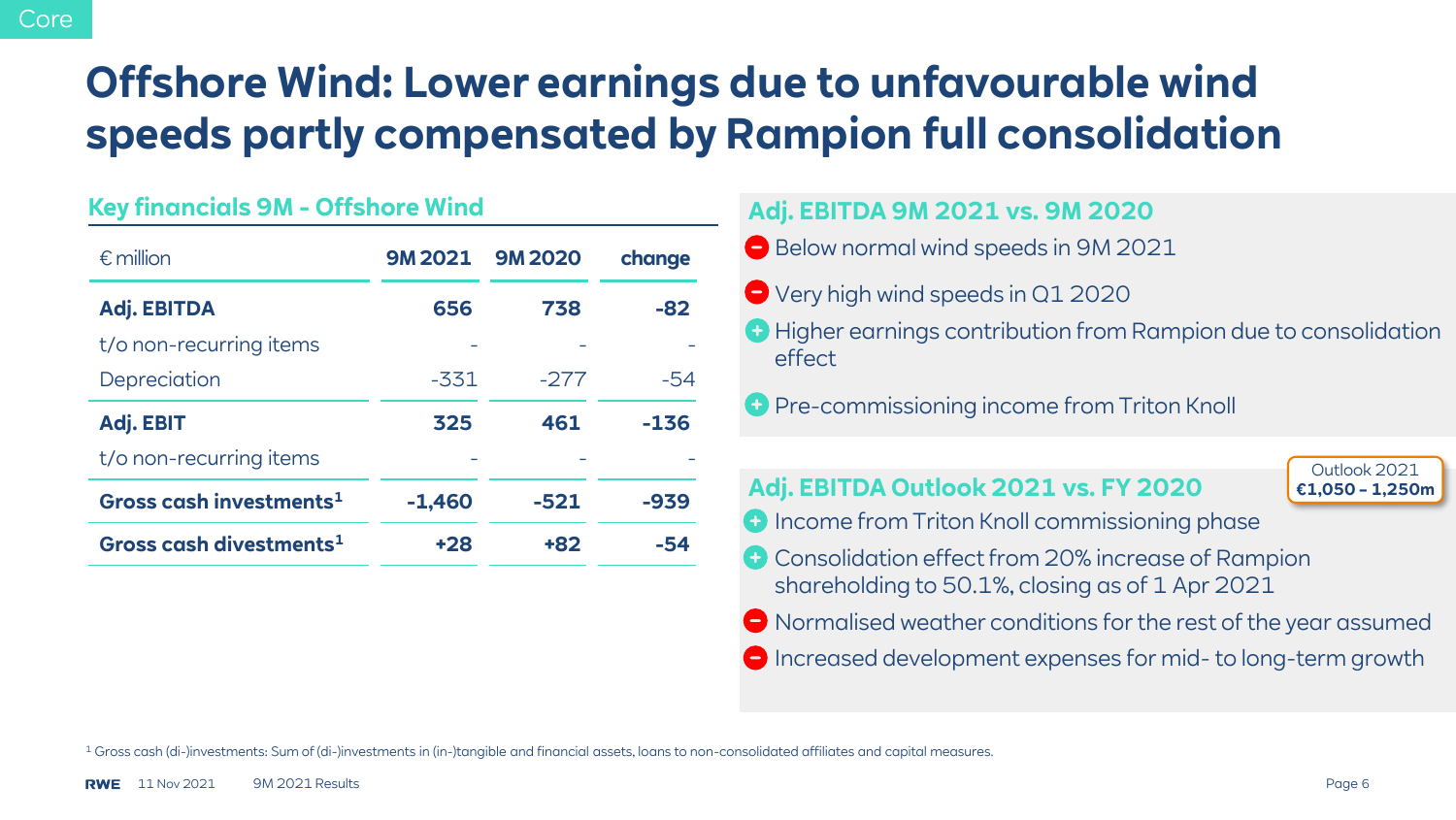### **Onshore Wind/Solar: Earnings setback mainly based on oneoff from Texas cold snap in Q1 2021**

|  | <b>Key financials 9M - Onshore Wind/Solar</b> |
|--|-----------------------------------------------|
|--|-----------------------------------------------|

| $\epsilon$ million                  | <b>9M2021</b> | <b>9M2020</b> | change |
|-------------------------------------|---------------|---------------|--------|
| <b>Adj. EBITDA</b>                  | 36            | 373           | -337   |
| t/o non-recurring items             | $-274$        |               | $-274$ |
| Depreciation                        | $-294$        | $-286$        | -8     |
| Adj. EBIT                           | $-258$        | 87            | -345   |
| t/o non-recurring items             | $-274$        |               | $-274$ |
| Gross cash investments <sup>1</sup> | $-1.049$      | $-876$        | -173   |
| Gross cash divestments <sup>1</sup> | +495          | $+22$         | +473   |

#### **Adj. EBITDA 9M 2021 vs. 9M 2020**

- Below normal wind speeds in 9M 2021
- **■** Very high wind speeds in Q1 2020
- **Increased capacity partly offset by Texas farm-down**

**Adj. EBITDA significantly impacted by non-recurring items:**

- Negative one-off from Texas cold snap of ~-€400 million
- Book gain from 75% farm-down of wind farms in Texas portfolio<sup>2</sup>

### **Adj. EBITDA Outlook 2021 vs. FY 2020**

Outlook 2021 **€50 – 250m**

- One-off from Texas cold snap in Feb 2021
- Increased development expenses for mid-to long-term growth
- **Increased capacity in Onshore Wind/Solar in the US and Europe**
- Book gain from 75% farm-down at Texas onshore portfolio

<sup>1</sup> Gross cash (di-)investments: Sum of (di-)investments in (in-)tangible and financial assets, loans to non-consolidated affiliates and capital measures. | <sup>2</sup> Book gain for four wind farms; Cranell, Stella, East Raymond, West Raymond. | Note: restated figures for 2020 due to change in the accounting for tax benefits as of 1 Jan 2021.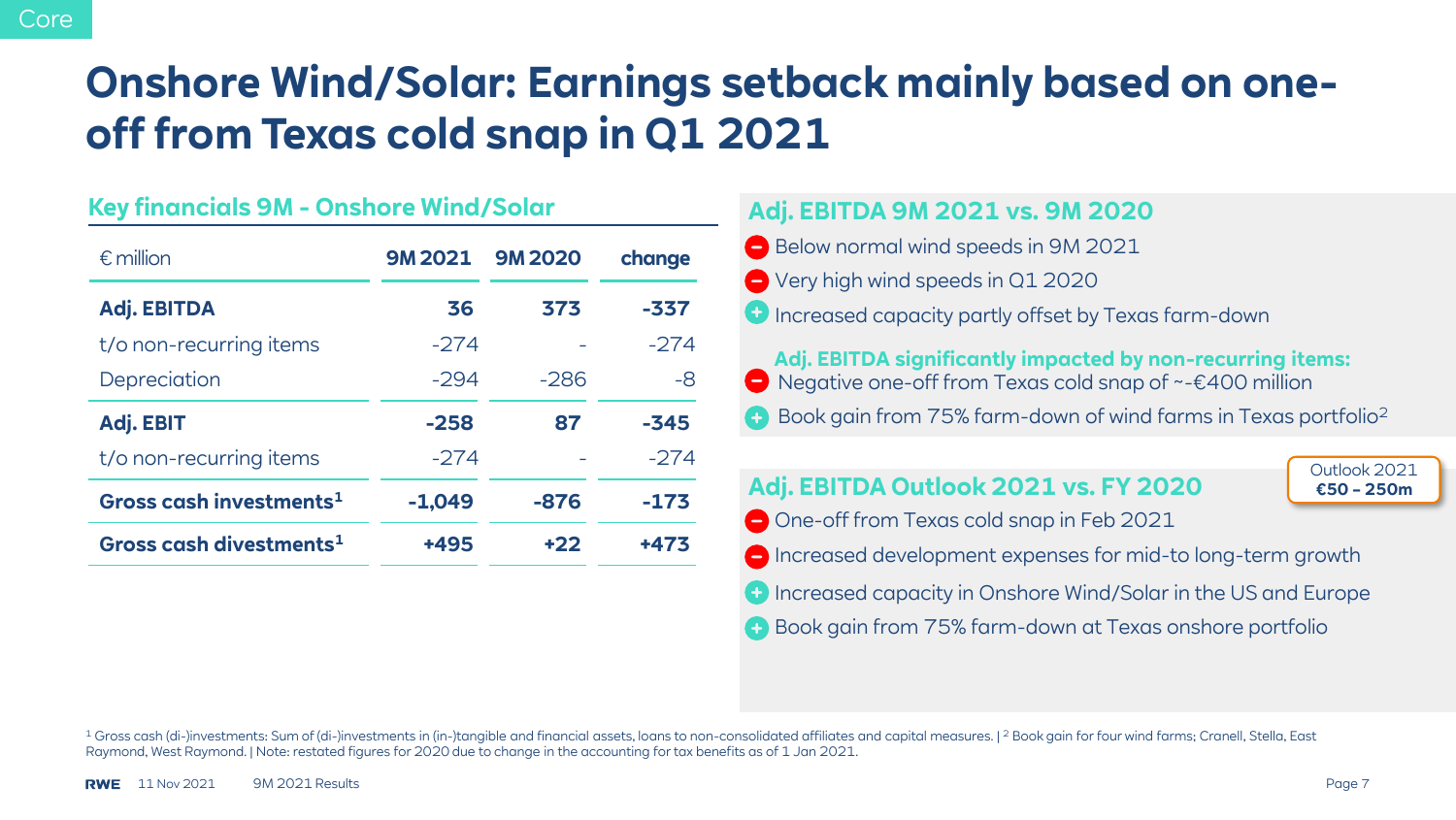### **Hydro/Biomass/Gas: Good 9M performance due to higher earnings from day-to-day optimisation and British capacity payments**

#### **Key financials 9M - Hydro/Biomass/Gas Adj. EBITDA 9M 2021 vs. 9M 2020**

| $\epsilon$ million                  | 9M 2021 | <b>9M2020</b> | change |
|-------------------------------------|---------|---------------|--------|
| <b>Adj. EBITDA</b>                  | 430     | 382           | 48     |
| t/o non-recurring items             |         |               |        |
| Depreciation                        | $-228$  | $-248$        | 20     |
| Adj. EBIT                           | 202     | 134           | 68     |
| t/o non-recurring items             |         |               |        |
| Gross cash investments <sup>1</sup> | -143    | -210          |        |

- **Higher earnings from the day-to-day optimisation of our power**  $plant$  dispatch
- **Higher income from GB capacity payments**
- **■** Lower earnings from biomass operations due to timing effect which will revert in 04 2021
- Absence of income from Georgia Biomass due to disposal in H1 2020

#### **Adj. EBITDA Outlook 2021 vs. FY 2020**

Outlook 2021 **€500 – 600m**

- Absence of income from Georgia Biomass due to disposal in H1 2020
- Recovery from fire in Eemshaven

<sup>1</sup> Gross cash investments: Sum of investments in (in-)tangible and financial assets, loans to non-consolidated affiliates and capital measures. | Note: including 37.9% stake in Kelag.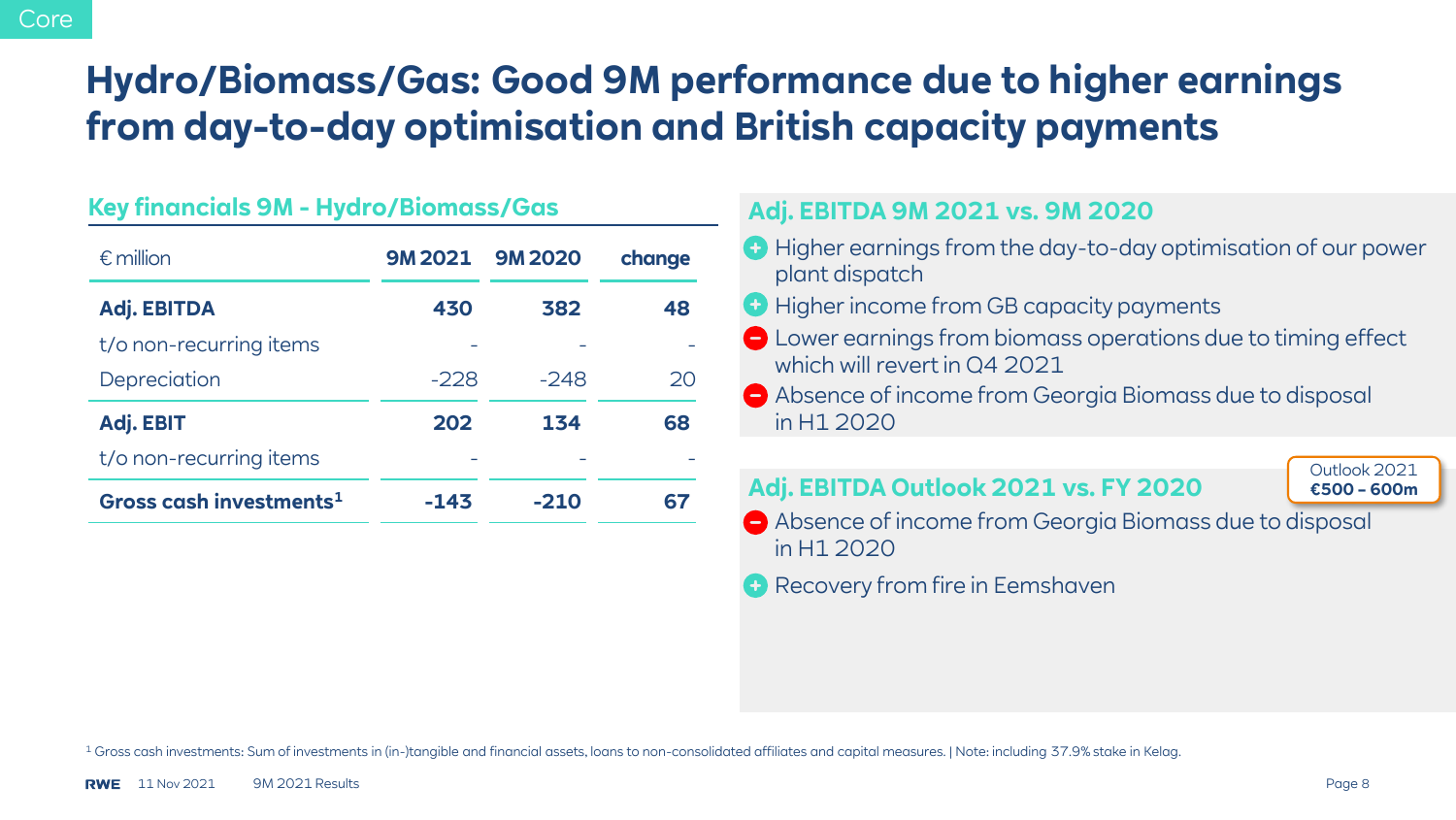### **Supply & Trading: Outstanding trading performance in the first nine months**

#### **Key financials 9M - Supply & Trading**

| $\epsilon$ million                  | <b>9M 2021</b> | <b>9M2020</b> | change |
|-------------------------------------|----------------|---------------|--------|
| <b>Adj. EBITDA</b>                  | 609            | 399           | 210    |
| t/o non-recurring items             |                |               |        |
| Depreciation                        | $-35$          | $-32$         | $-3$   |
| <b>Adj. EBIT</b>                    | 574            | 367           | 207    |
| t/o non-recurring items             |                |               |        |
| Gross cash investments <sup>1</sup> | -48            | -56           | 8      |

#### **Adj. EBITDA 9M 2021 vs. 9M 2020**

**Outstanding trading performance and higher contribution from** Gas & LNG business

### **Adj. EBITDA Outlook 2021 vs. FY 2020**

Outlook 2021<sup>2</sup> **Significantly above €350m**

 $\rightarrow$  Outstanding trading performance

• Long-term average earnings of  $\sim \epsilon$ 250 million

<sup>1</sup> Gross cash investments: Sum of investments in (in-)tangible and financial assets, loans to non-consolidated affiliates and capital measures. | <sup>2</sup> Update on outlook Jul 2021. Previously €150m – 350m.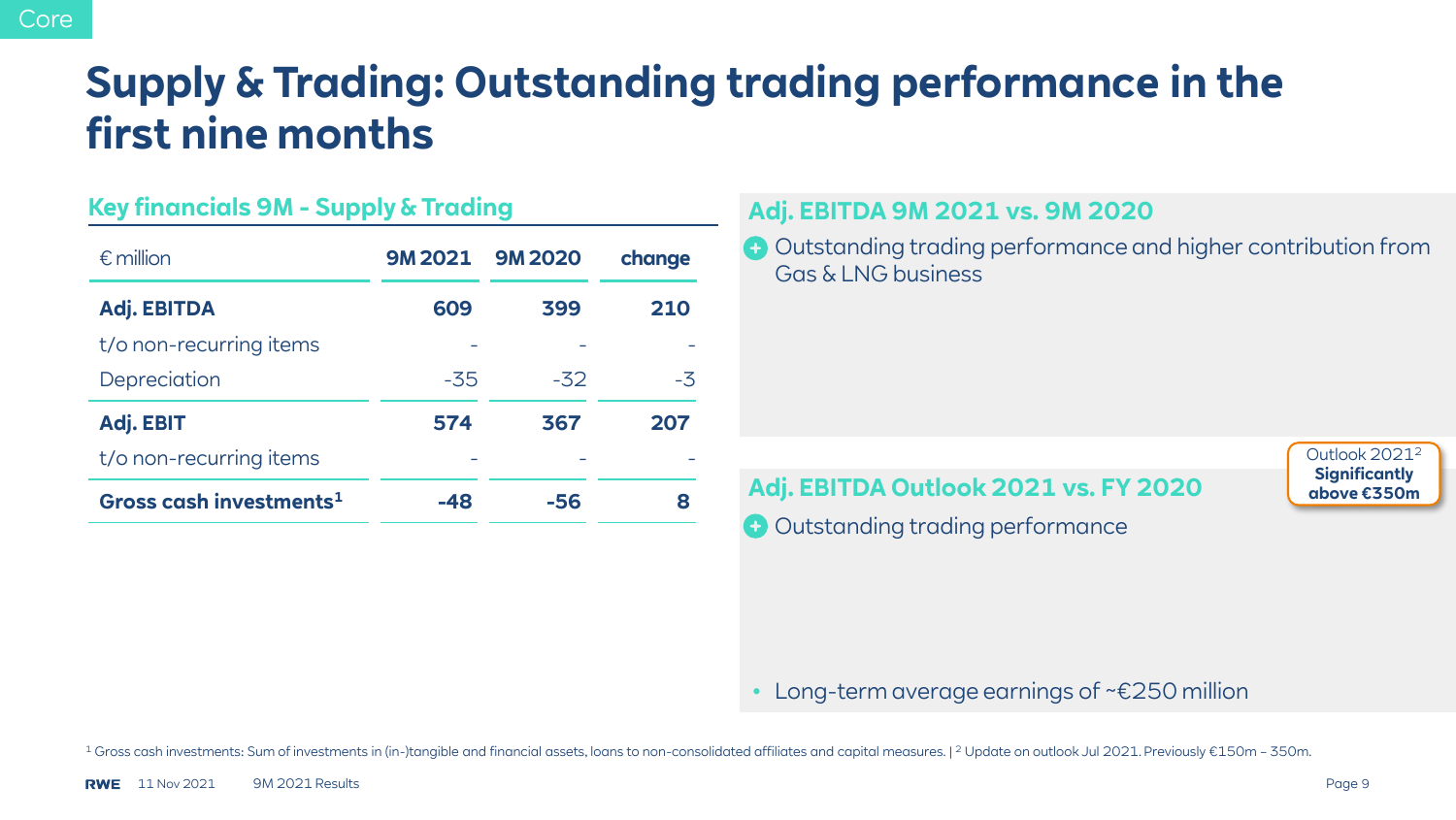### **Coal/Nuclear: Solid earnings on back of higher realised hedged generation margins**

#### **Key financials 9M - Coal/Nuclear**

| $\epsilon$ million                  | <b>9M2021</b> | <b>9M2020</b> | change |
|-------------------------------------|---------------|---------------|--------|
| <b>Adj. EBITDA</b>                  | 720           | 381           | 339    |
| t/o non-recurring items             |               |               |        |
| Depreciation                        | $-171$        | $-235$        | 64     |
| Adj. EBIT                           | 549           | 146           | 403    |
| t/o non-recurring items             |               |               |        |
| Gross cash investments <sup>1</sup> | -135          | $-119$        | -16    |

#### **Adj. EBITDA 9M 2021 vs. 9M 2020**

- **9** Higher realised hedged generation margins
- Costs associated with the German coal phaseout
- Damage related to flooding in Germany, July 2021

### **Adj. EBITDA Outlook 2021 vs. FY 2020**

Outlook 2021 **€800 – 900m**

- **Higher realised hedged generation margins**
- Costs associated with the German coal phaseout
- **Damage related to flooding in Germany, July 2021**

<sup>1</sup> Gross cash investments: Sum of investments in (in-)tangible and financial assets, loans to non-consolidated affiliates and capital measures.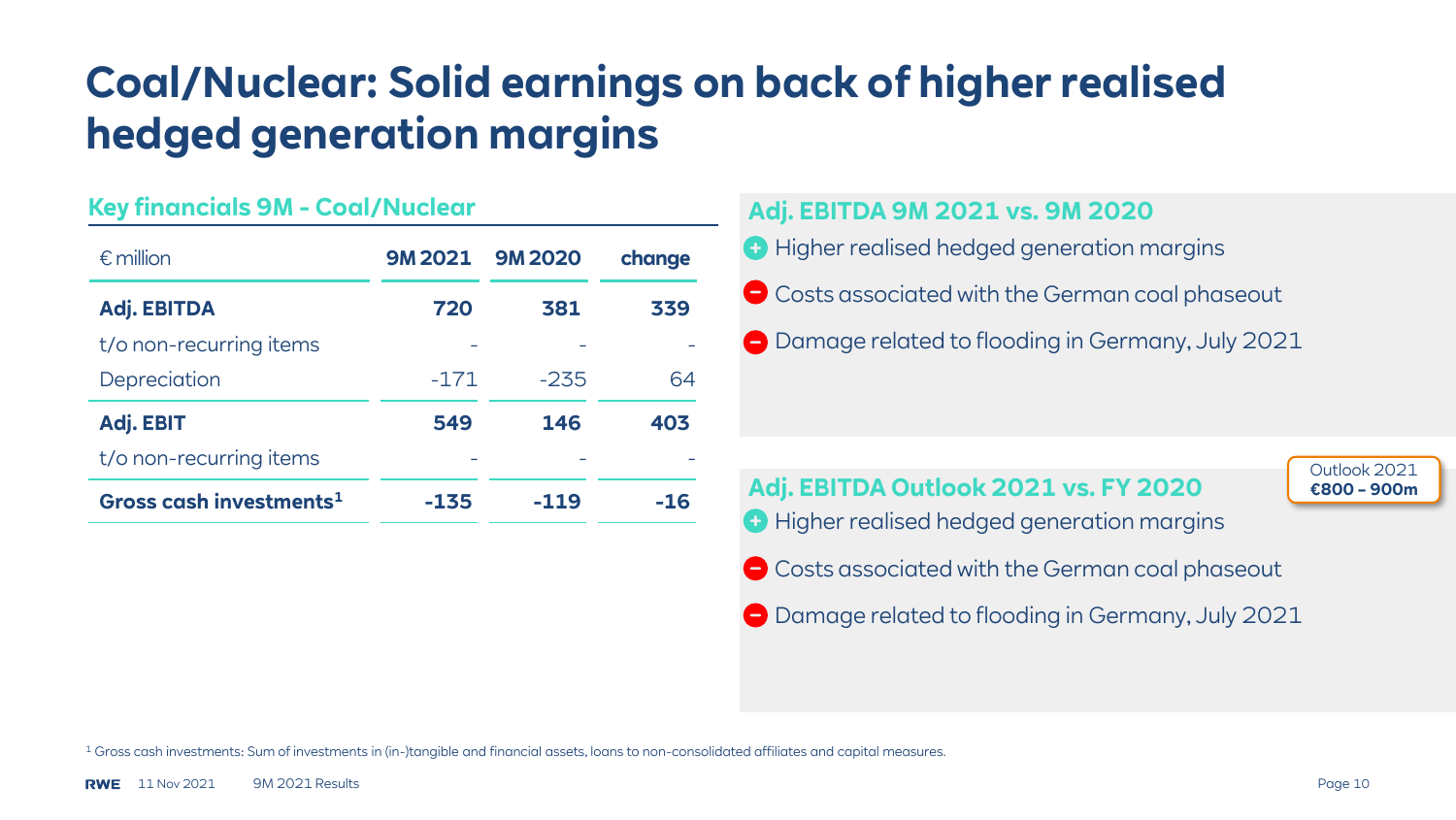### **Adj. net income in line with the good development of adj. EBITDA**

#### **Adj. net income,** € million



- **Adj. EBITDA** excludes non-operating result
- **Adj. financial result** includes payment of E.ON dividend of €186 million. It is mainly adjusted for discount rates of mining provisions as well as tax interests from tax refunds unrelated to the accounting period, among other things
- **Adjustments of tax** refer to a general tax rate of 15% at RWE Group<sup>1</sup>
- Adj. minority interest relates mainly to fully consolidated wind/solar projects

<sup>1</sup> General tax rate of 15% for the planning horizon is based on a blended calculation of local tax rates, the use of loss carry forwards and low taxed dividend income, e.g. from E.ON and Amprion.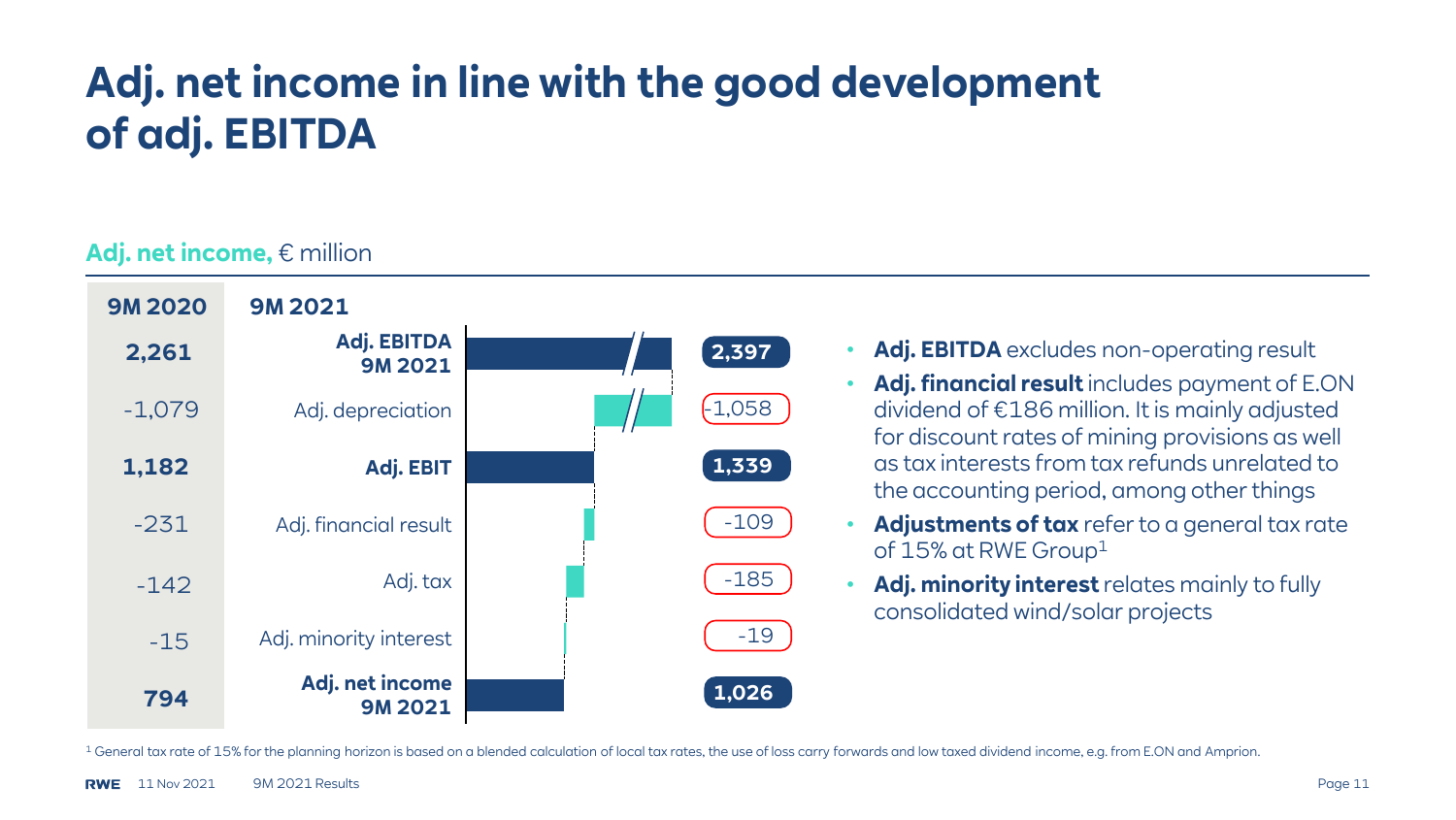## **Adj. operating cash flow driven by good operational result**

#### **Reconciliation to adj. operating cash flow,** € million **9M 2021**



- **Changes in provisions/(Non-) Cash items** mainly driven by legacy and restructuring provisions as well as book gains from the farm-down of Texas wind farms. This is partly offset by the payment from the German hard coal auction in Q3
- **Negative effects in operating working capital**  due to seasonal increase in gas storage levels
- **Cash financial result** mainly impacted by interest payments which is overcompensated by E.ON dividend payment in Q2
- **Cash taxes** driven by income taxes in the UK

<sup>1</sup> Excludes nuclear provisions since utilisation is not net debt effective and will be refinanced via financial debt.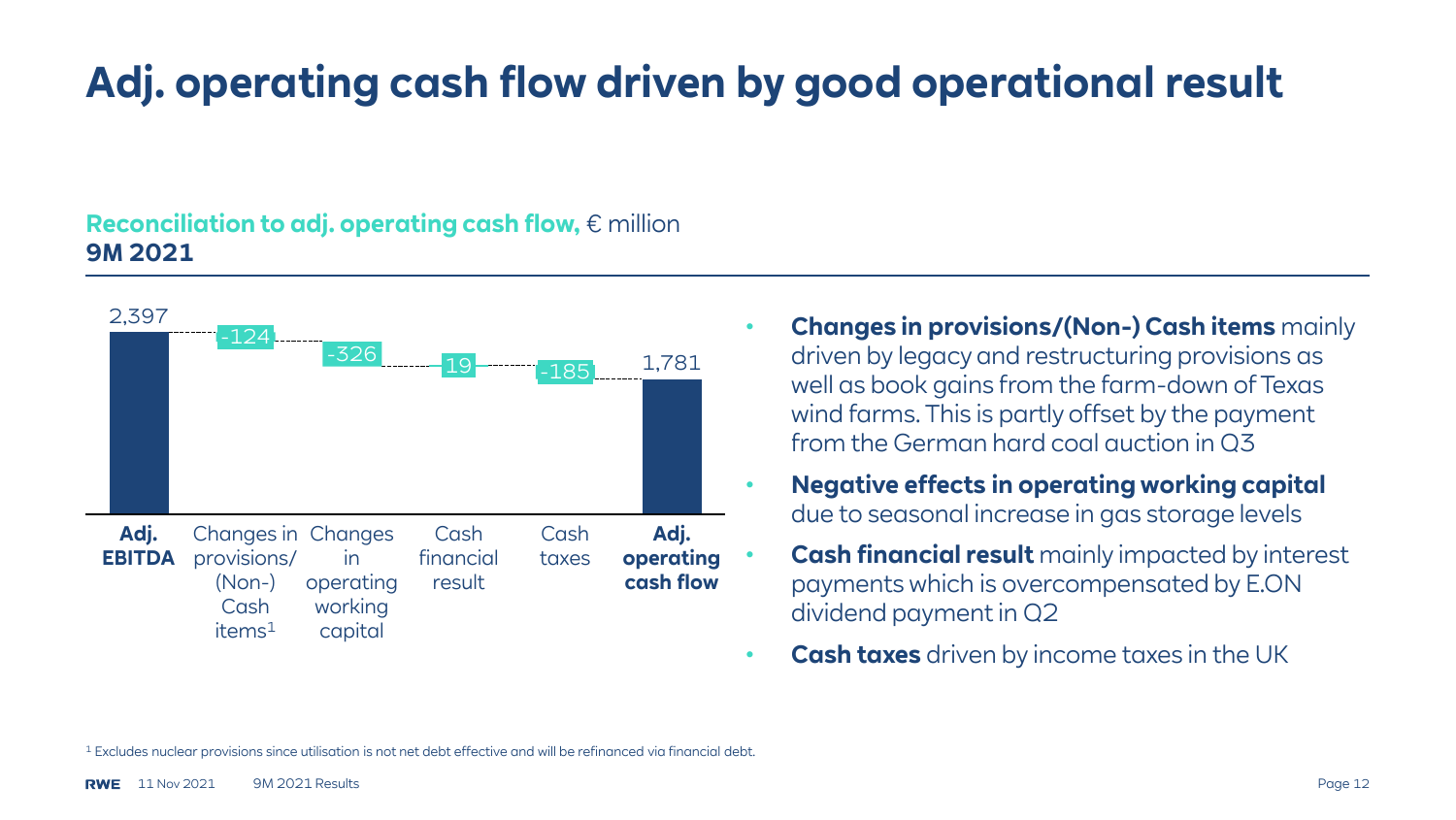### **Net debt decreased thanks to a very good adj. operating cash flow and timing effects**

#### **Development of net debt.** € billion **9M 2021**



- 'Other changes in net financial debt' include timing effects, amongst others variation margins from hedging and trading activities
- 'Changes in provisions' driven by decrease of pension provisions due to higher discount rates and good performance of plan assets

<sup>1</sup> Includes pension and wind provisions but excludes nuclear provisions as they are not part of adj. operating cash flow. Furthermore, CTA allocation of €1.1bn has no effect on net debt. Payment is offset by the decrease in pension provisions. | Note: Rounding differences may occur.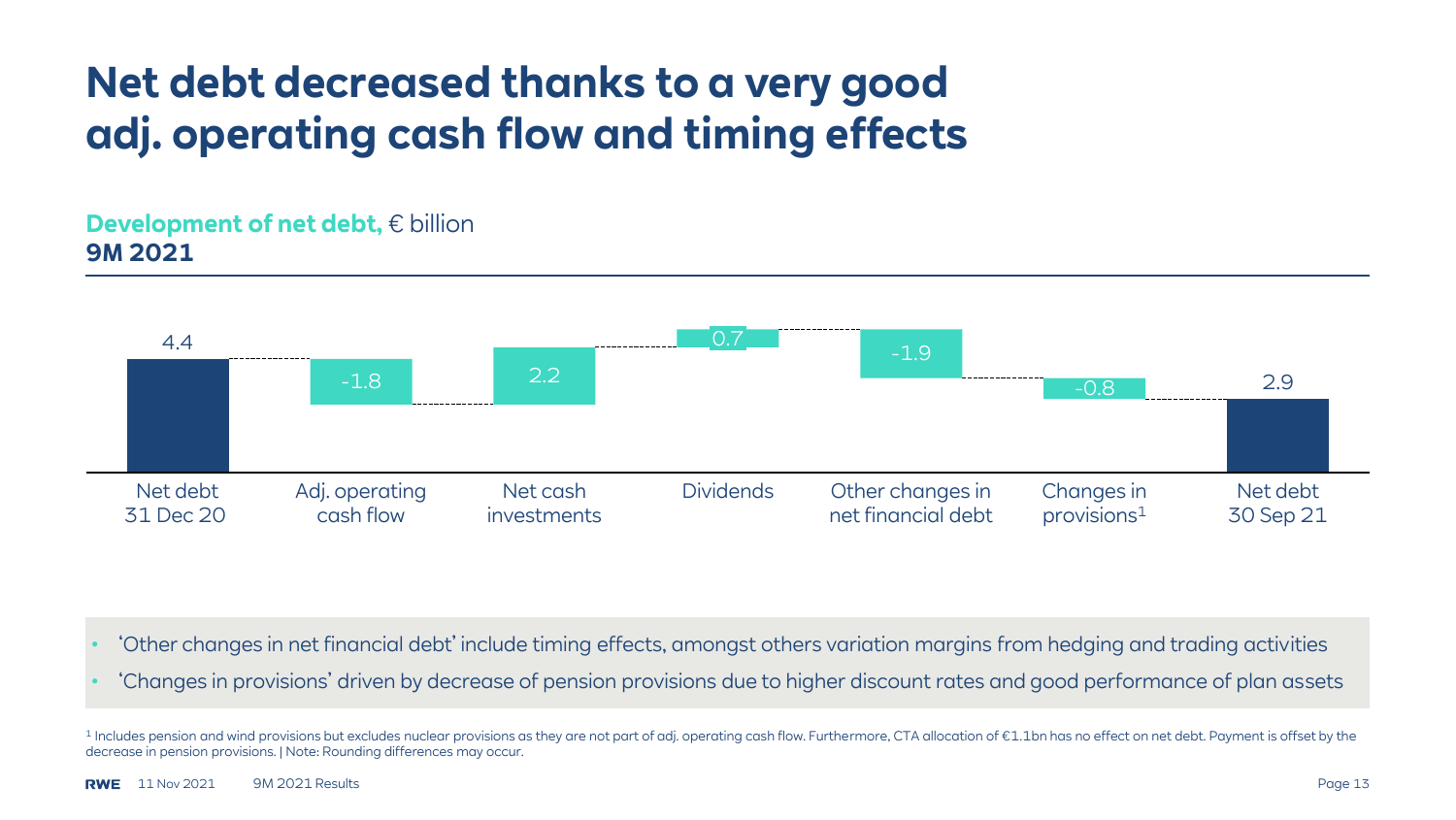### **Outlook for fiscal year 2021 confirmed**

|                              | <b>Outlook</b><br>(July 2021) | Outlook<br>(March 2021) |                           |
|------------------------------|-------------------------------|-------------------------|---------------------------|
| Core adj. EBITDA             | $2,150 - 2,550$               | $1,800 - 2,200$         | <b>Offshore Wind</b>      |
| <b>Adj. EBITDA RWE Group</b> | $3,000 - 3,400$               | $2,650 - 3,050$         | <b>Onshore Wind</b>       |
| Depreciation                 | $~-1,500$                     | $-1,500$                | <b>Hydro/Biomas</b>       |
| Adj. EBIT                    | $1,500 - 1,900$               | $1,150 - 1,550$         | <b>Supply &amp; Tradi</b> |
| Adj. Financial result        | $~-150$                       | $~-150$                 | <b>Other/Consoli</b>      |
| Adj. Tax                     | 15%                           | 15%                     | <b>Coal/Nuclear</b>       |
| Adj. Minorities              | ~100                          | $~-100$                 |                           |
| Adj. Net income              | $1,050 - 1,400$               | $750 - 1,100$           |                           |
| <b>Dividend target</b>       | $0.90\text{E/s}$ hare         | 0.90€/share             |                           |

#### **Group outlook FY2021,** € million **Divisional outlook FY2021– adj. EBITDA,** € million

|                             | <b>Outlook</b><br>(July 2021)  | Outlook<br>(March 2021) |
|-----------------------------|--------------------------------|-------------------------|
| <b>Offshore Wind</b>        | $1,050 - 1,250$                | 1.050 - 1.250           |
| <b>Onshore Wind/Solar</b>   | $50 - 250$                     | $50 - 250$              |
| <b>Hydro/Biomass/Gas</b>    | $500 - 600$                    | $500 - 600$             |
| <b>Supply &amp; Trading</b> | <b>Significantly above 350</b> | $150 - 350$             |
| <b>Other/Consolidation</b>  | ~100                           | ~100                    |
| <b>Coal/Nuclear</b>         | $800 - 900$                    | $800 - 900$             |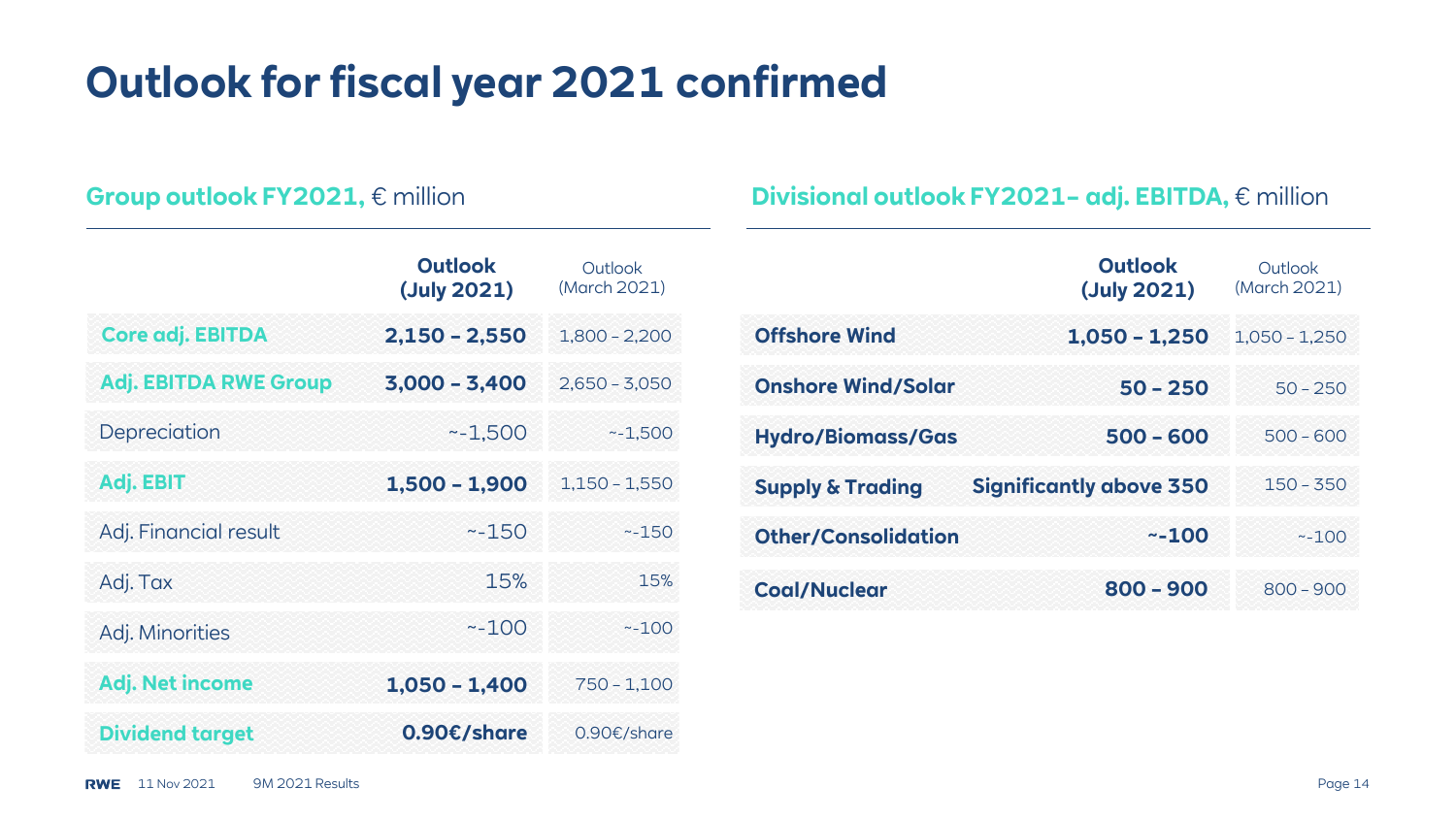# **Appendix**

**RWE** 11 Nov 2021 9M 2021 Results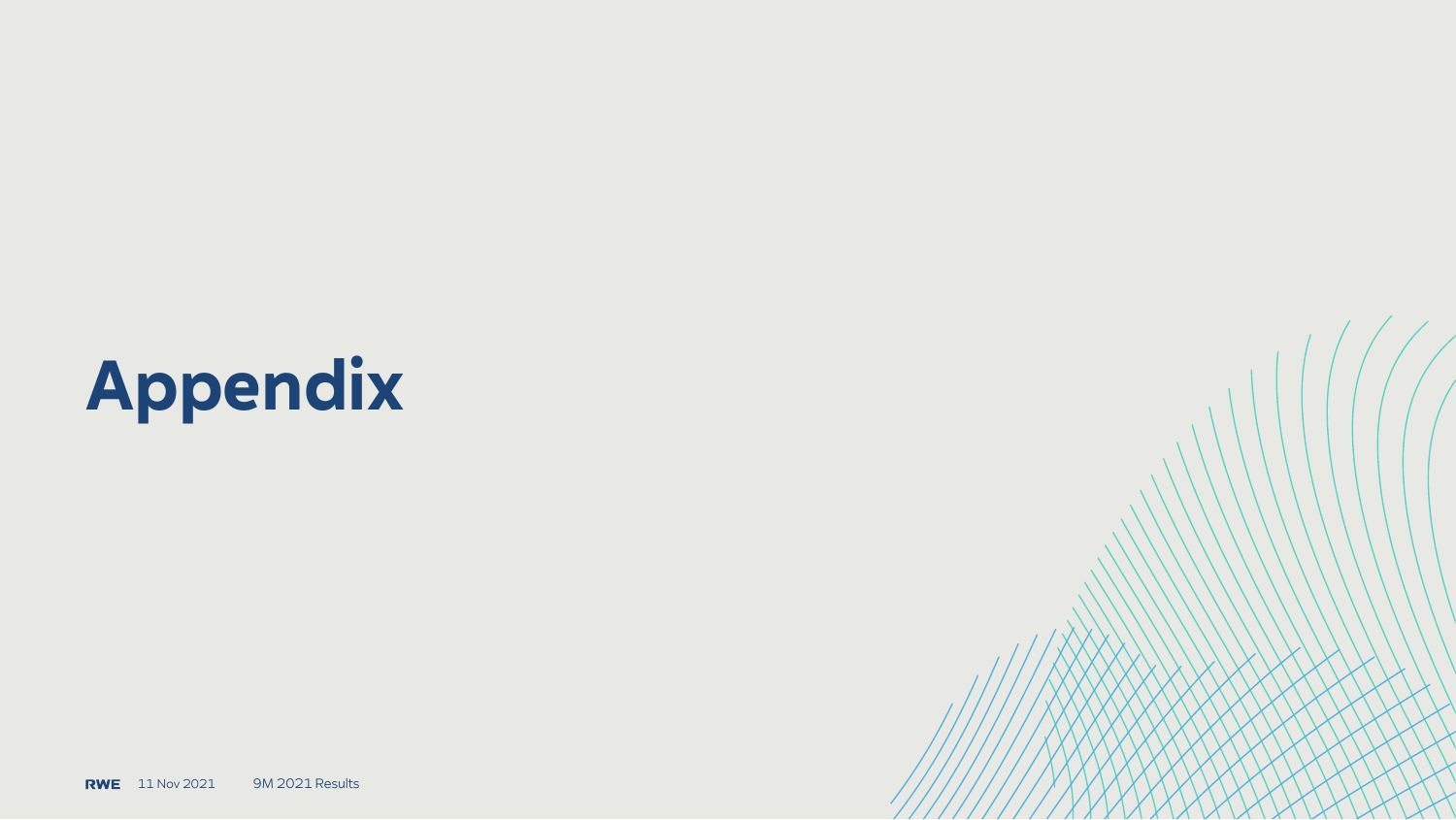### **Reconciliation to adj. net income**

|                             | <b>9M2021</b> |             |          |
|-----------------------------|---------------|-------------|----------|
| $(E \text{ million})$       | Reported      | Adjustments | Adjusted |
| <b>Adjusted EBITDA</b>      | 2,397         | ٠           | 2,397    |
| Depreciation                | $-1,058$      |             | $-1,058$ |
| <b>Adjusted EBIT</b>        | 1,339         |             | 1,339    |
| Non-operating result        | 2,050         | $-2,050$    |          |
| <b>Financial result</b>     | 70            | $-179$      | $-109$   |
| Taxes on income             | $-632$        | 447         | $-185$   |
| <b>Income</b>               | 2,827         | $-1782$     | 1,045    |
| of which, Minority interest | 19            | ۰           | 19       |
| Net income <sup>1</sup>     | 2,808         | $-1,782$    | 1,026    |

<sup>1</sup> Income attributable to RWE AG shareholders. | Note: Rounding differences may occur.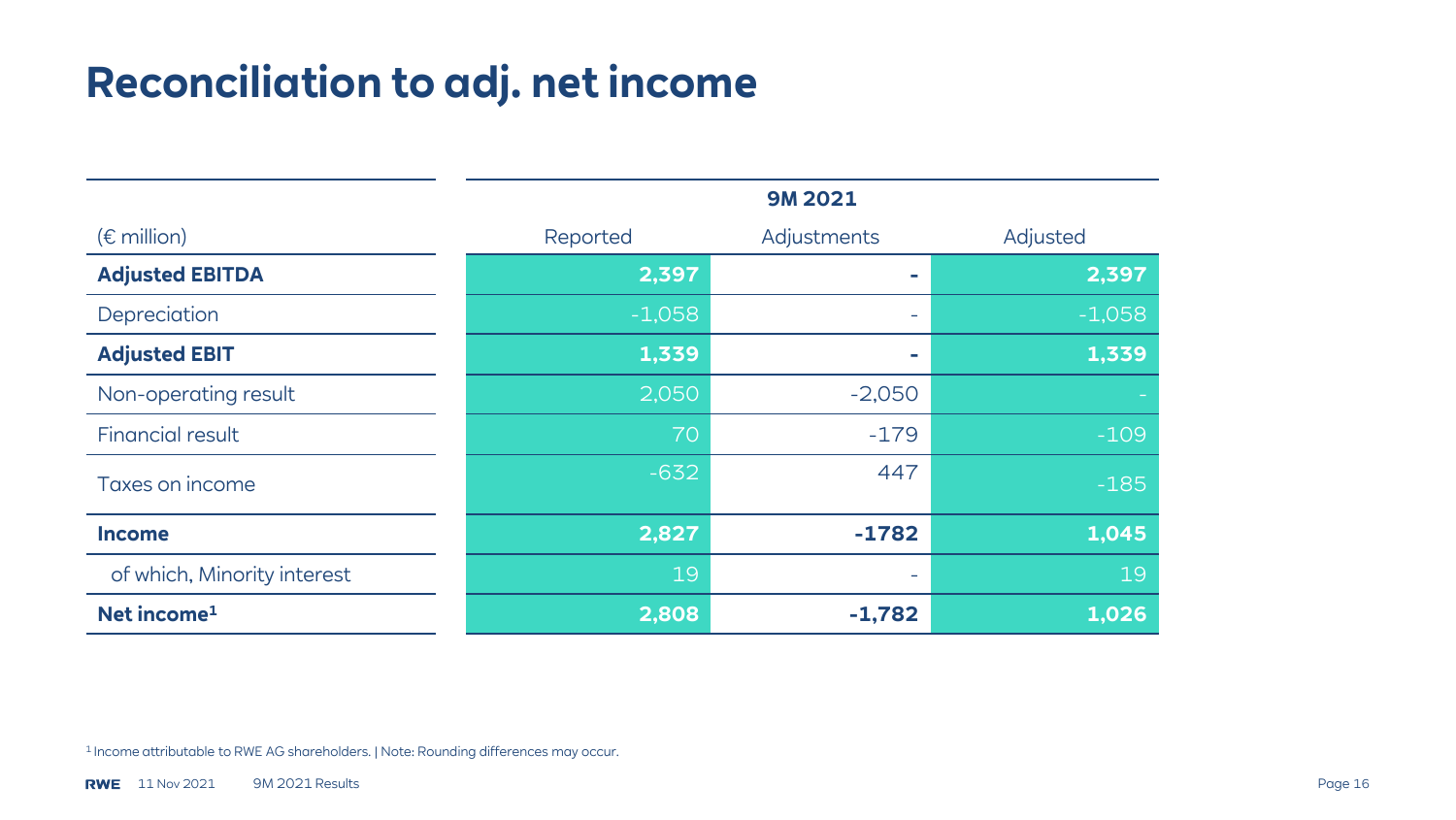### **Economic net debt**

#### **Net debt**

| $(\epsilon$ million)                                          | 30 Sep 2021 | 31 Dec 2020 | $+/-$    |
|---------------------------------------------------------------|-------------|-------------|----------|
| Cash and cash equivalents                                     | 3,576       | 4,774       | $-1,198$ |
| Marketable securities                                         | 3,799       | 4,517       | $-718$   |
| Other financial assets                                        | 10,453      | 2,507       | 7,946    |
| <b>Financial assets</b>                                       | 17,828      | 11,798      | 6,030    |
| Bonds, other notes payable, bank debt, commercial paper       | 4,300       | 2,160       | 2,140    |
| Hedging of bond currency risk                                 | 15          | 31          | $-16$    |
| Other financial liabilities                                   | 7,621       | 3,038       | 4,583    |
| <b>Financial liabilities</b>                                  | 11,936      | 5,229       | 6,707    |
| Minus 50% of the hybrid capital recognised as debt            | $-283$      | $-278$      | $-5$     |
| Net financial assets (including correction of hybrid capital) | 6,175       | 6,847       | $-672$   |
| Provisions for pensions and similar obligations               | 2,131       | 3,864       | $-1,733$ |
| Surplus of plan assets over benefit obligations               | $-348$      | $-172$      | $-176$   |
| Provisions for nuclear waste management                       | 6,119       | 6,451       | $-332$   |
| Provisions for dismantling wind farms                         | 1,139       | 1,136       | 3        |
| <b>Net debt</b>                                               | 2,866       | 4,432       | $-1,566$ |

#### **Net debt definition**

- Net debt does not contain mining provisions, which essentially cover our obligations to recultivate opencast mining areas
- Financial assets we currently use to cover these provisions are also not part of the net debt, i.e.
	- o €2.6bn claim against the state for damages arising from the lignite phaseout
	- o E.ON stake of 15%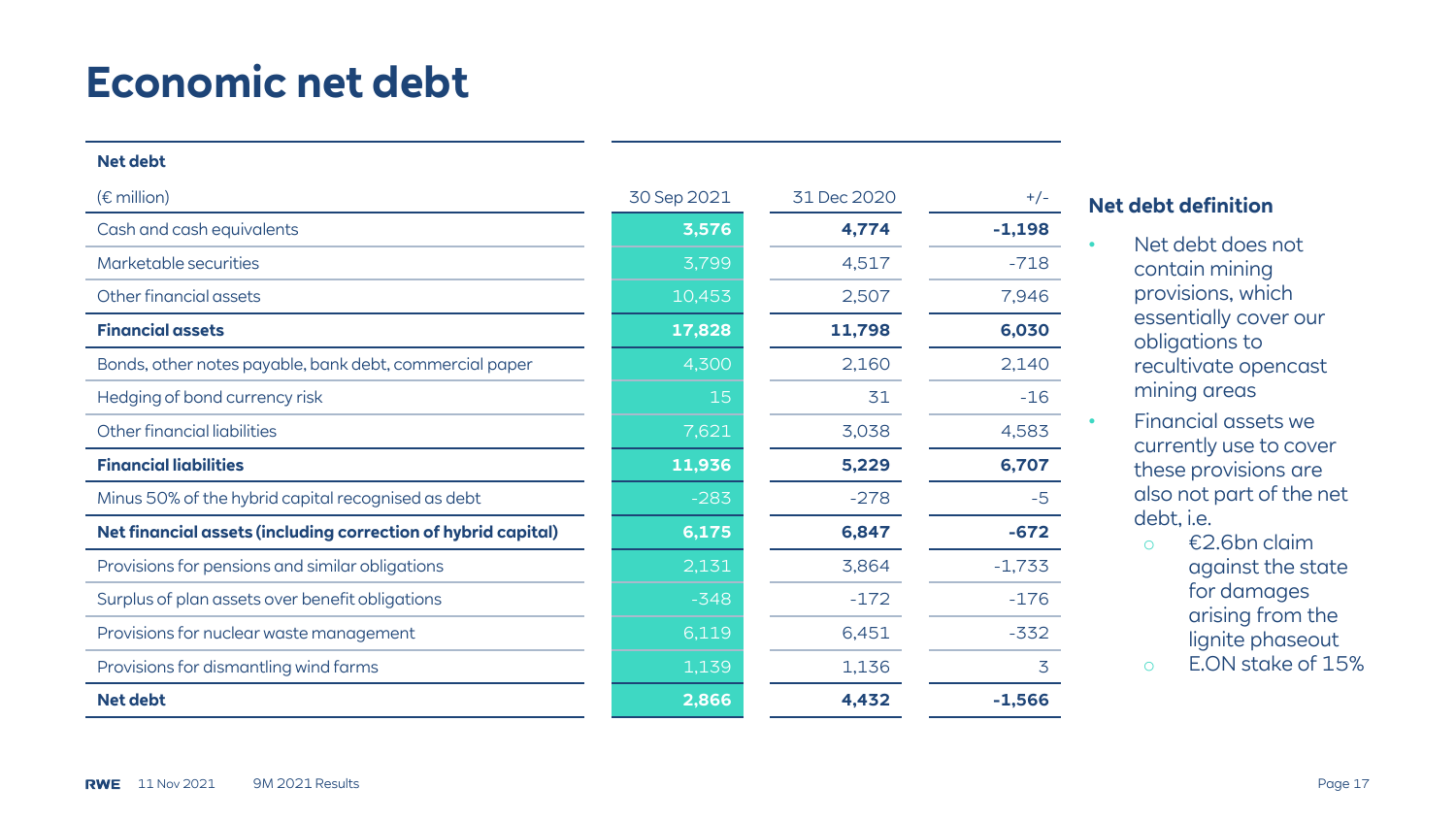## **Key sensitivities to our planning assumptions for FY2021**

| <b>Driver</b>        | <b>Segment</b>                       | <b>Type</b>    | <b>Sensitivity</b>       | Group impact <sup>1</sup>              |
|----------------------|--------------------------------------|----------------|--------------------------|----------------------------------------|
| <b>Wind levels</b>   | Offshore Wind                        | <b>P&amp;L</b> | +/- 10% production       | $+/- \text{\textsterling}160$ million  |
|                      | <b>Onshore Wind/Solar</b>            | <b>P&amp;L</b> | +/- 10% production       | $+/- \text{\textsterling}100$ million  |
| Power prices         | Offshore Wind and Onshore Wind/Solar | <b>P&amp;L</b> | $+/- 10%$                | +/- $\epsilon$ 70 million <sup>2</sup> |
| Main f/x (USD & GBP) | <b>RWE Group</b>                     | <b>P&amp;L</b> | $+/- 10%$                | $+/- \epsilon$ 130 million             |
| $CO2$ prices         | <b>RWE Group</b>                     | <b>P&amp;L</b> | $+/- €1/t$               | Hedged until 2030                      |
| Pension provisions   | <b>RWE Group Germany</b>             | B/S            | $+/- 0.1\%$ <sup>3</sup> | -€160/+€180 million <sup>4</sup>       |
|                      | <b>RWE Group abroad</b>              | B/S            | $+/- 0.1\%$ <sup>3</sup> | - $£100/+£110$ million <sup>4</sup>    |
| Nuclear provisions   | <b>RWE Group</b>                     | B/S            | $+/- 0.1\%$ <sup>3</sup> | $-$ /+ $€45$ million                   |
| Mining provisions    | <b>RWE Group</b>                     | B/S            | $+/- 0.1\%$ <sup>3</sup> | $-$ /+ $£140$ million                  |

<sup>1</sup>All figures are rounded numbers. P&L figures refer to adjusted EBITDA. | <sup>2</sup> Earnings impact on merchant position before hedging. For 2021 we have already hedged a significant amount of our merchant production volumes. | <sup>3</sup> Change in real discount rate (net effect from change in nominal discount rate and escalation rate). | <sup>4</sup> Gross effect of changes in present value of defined benefit obligations. No offsetting effect from development of plan assets included. | Note: as of end of Dec 2020.

**RWE** 11 Nov 2021 9M 2021 Results